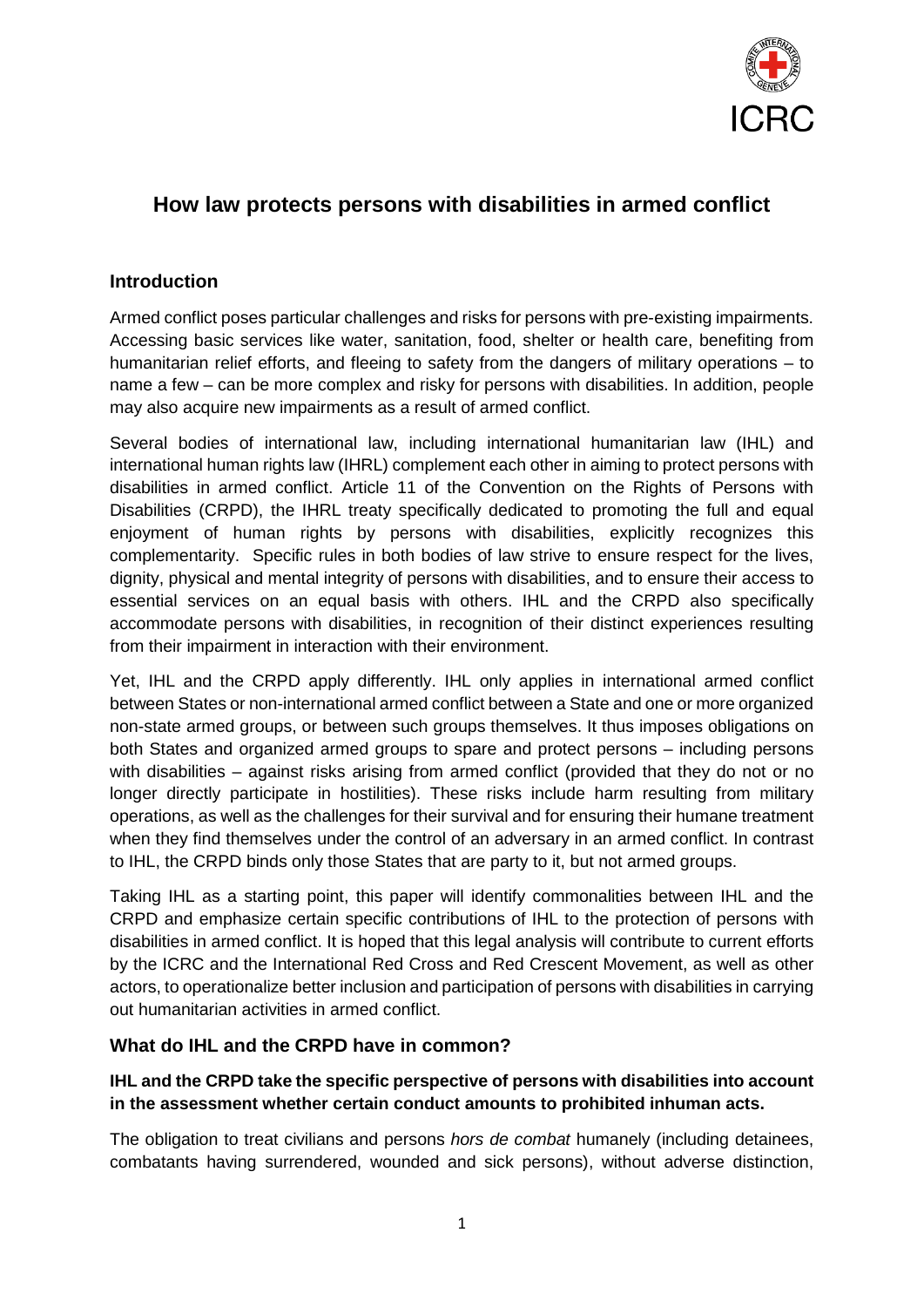when in the power of a party to a conflict<sup>[1](#page-1-0)</sup> is based on the respect for the individual human being's dignity and for his/her physical or mental integrity. The term "humane treatment" is not defined in IHL. However, this lack of a definition is deliberate, as the meaning is context specific. It takes into account not only factors such as a person's individual condition, including his/her impairment, but also his/her age, social, cultural, religious or political background and past experiences, as well as how his/her capacities and needs differ due to social, economic, cultural and political structures in society.

This understanding demands sensitivity to factors of diversity, including age, gender and disability. Thus, IHL, like the CRPD, recognizes disability as one form of human diversity. This interpretation allows for a disability-specific contextualization of the concept of humane treatment that is equivalent to the "social model" underpinning the CRPD, which characterizes disability by the interaction between a person's impairment (including physical, mental, intellectual or sensory impairments) and a variety of barriers that prevent his/her full and effective participation in society on an equal basis with others. $2$ 

The interpretation of prohibited inhuman acts under IHL also takes into account the actual adverse impact of such acts on persons with disabilities. For instance, the assessment of the seriousness of the physical or mental consequences of a conduct on a person so as to amount to torture or cruel treatment will take into consideration the personal circumstances of an individual, including those resulting from diversity factors such as those listed above, as well as the fact that the suffering inflicted on a person as a result of torture or cruel treatment can be exacerbated by social and cultural conditions.<sup>[3](#page-1-2)</sup>

### **IHL and the CRPD require specific measures for persons with disabilities under the power or control of an adverse party to a conflict, based on principles of non-adverse distinction or positive discrimination.**

Under IHL, the prohibition of adverse distinction applies across all cases where persons are in the power of a party to a conflict or where they are under the territorial control of a party to a conflict.[4](#page-1-3) "Disability" is not explicitly mentioned as a prohibited ground of adverse distinction under IHL. However, adverse distinction based on "any other similar criteria" to those explicitly enumerated is equally prohibited; this includes adverse distinction based on disability.<sup>[5](#page-1-4)</sup> This IHL prohibition can be viewed as converging with the explicit prohibition of all discrimination on the basis of disability under the CRPD.<sup>[6](#page-1-5)</sup> Further, as IHL only prohibits "adverse" distinction, differentiated measures and/or prioritizing protection of persons with disabilities on account of

<span id="page-1-0"></span><sup>1</sup> See, for instance, Common Art. 3, 1949 Geneva Conventions (GCs); Art. 75, 1977 Additional Protocol I (API); Art. 4, 1977 Additional Protocol II (APII); Rule 87, ICRC Customary IHL Study. For a database compiling all rules identified as customary IHL by the ICRC as well as related State practice, see [https://ihl](https://ihl-databases.icrc.org/customary-ihl/eng/docs/home)databases.icrc.org/customary-ihl/eng/docs/home.<br><sup>2</sup> 2016 Commentary on GCI, commentary on common Article 3, para. 553. Both the 2016 commentary, as well as  $\overline{a}$ 

<span id="page-1-1"></span>the original 1952 commentary on GCI are available at [https://ihl-databases.icrc.org/ihl/full/GCI-commentary.](https://ihl-databases.icrc.org/ihl/full/GCI-commentary) For a description of the concepts of "disability" and "persons with disabilities" in the CRPD, see Preambular para. (e) and Art. 1(2), CRPD.

<span id="page-1-2"></span><sup>3</sup> 2016 Commentary on GCI, paras. 634-635 (with further references). See also Art. 15, CRPD.

<span id="page-1-3"></span><sup>4</sup> See, for instance, Common Art. 3 GCs; Arts. 69-70, 75, 1977 API; Arts. 4, 18(2), APII; Rule 88, Customary IHL Study.

<span id="page-1-4"></span><sup>&</sup>lt;sup>5</sup> Prohibited grounds of adverse distinction include race, colour, sex, language, religion or belief, political or other opinion, national or social origin, wealth, birth or other status. See common Art. 3 GCs; Art. 75(1) API; Art. 4(1) APII; Rule 88, Customary IHL Study.

<span id="page-1-5"></span><sup>6</sup> Art. 5, CRPD.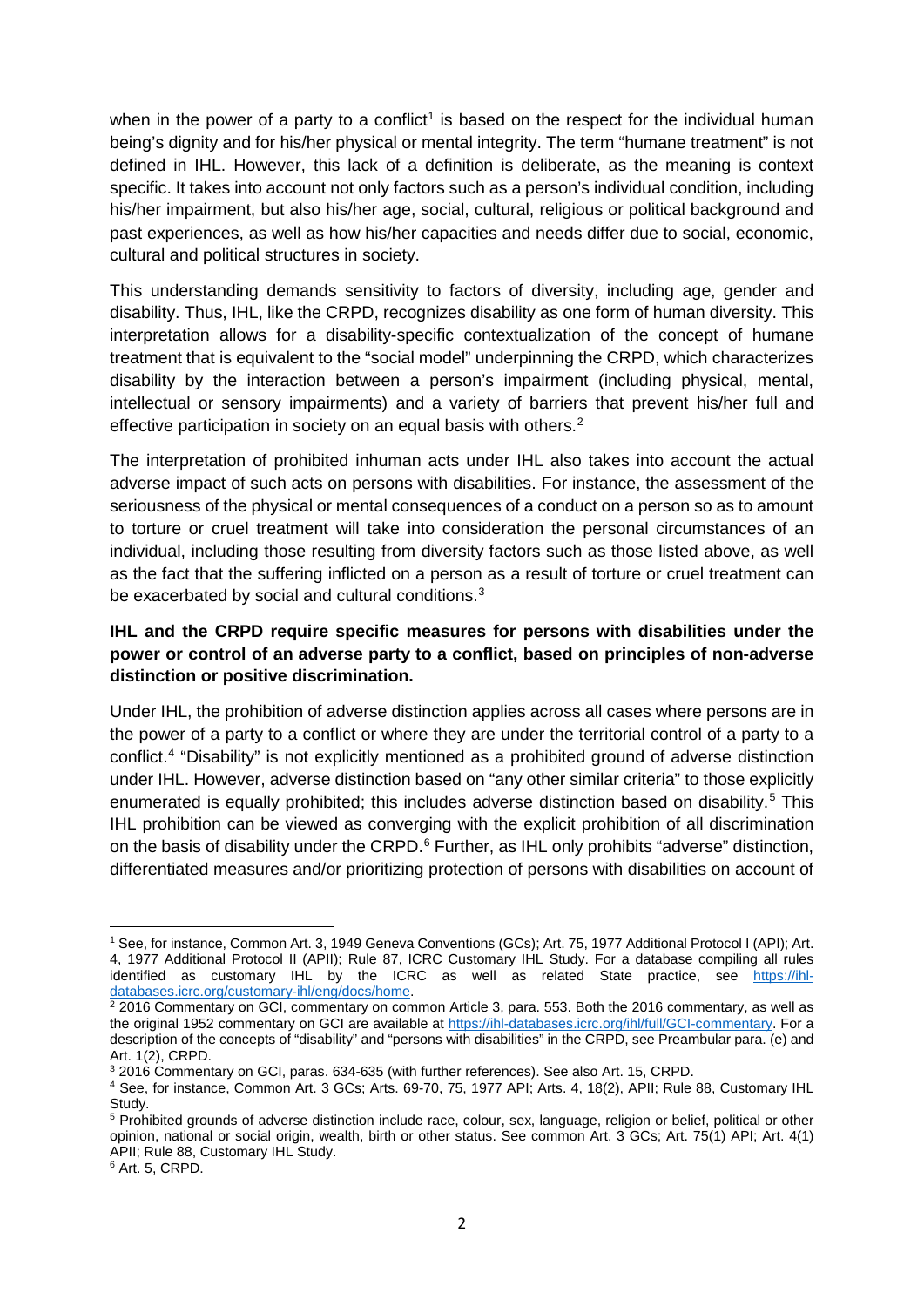their specific needs is expressly allowed and may be even required.[7](#page-2-0) This is equivalent to the obligations to advance de facto equality of persons with disabilities like the duties of reasonable accommodation or those related to accessibility under the CRPD.<sup>[8](#page-2-1)</sup> The prohibition of adverse distinction is reflected in various areas of IHL, including pertaining to the provision of health care, humanitarian assistance and victim assistance, as will be explained in the following sections.

#### **IHL and the CRPD require specific measures addressing the accessibility of health care and rehabilitation services for persons with disabilities.**

Under IHL, all wounded and sick persons, whether civilian or military, must receive the medical care and attention they require to the best degree possible in the circumstances of an armed conflict. This applies both to persons whose health-care needs are caused by a conflict, as well as to those whose needs predate the conflict and who see their access to continued health-care services affected by a conflict, as long as such persons refrain from hostile acts.<sup>[9](#page-2-2)</sup> No distinction may be made among wounded and sick persons on any grounds other than medical ones.[10](#page-2-3) While the kind and quality of medical attention that must be provided in armed conflicts depends upon what could reasonably be expected in light of varying medical capacities and security conditions, in the ICRC's view, health care must not be restricted to only the minimum necessary for a person's survival. Furthermore, the entitlement to care does not depend on the severity of a person's health condition or whether such condition is acute or chronic. Care in this context can also entail providing rehabilitation for persons with disabilities.<sup>[11](#page-2-4)</sup>

Persons with disabilities could be injured as a result of armed conflict or have specific healthcare needs pre-dating a conflict, including access to certain medication or to other ongoing medical attention or rehabilitation. Therefore, persons with disabilities may qualify as "wounded and sick" in either of these situations. IHL provides that persons with disabilities must receive prioritized attention if their health condition or the risk of losing access to health and rehabilitation services they require – even when that need is ongoing  $-$  is more urgent than that of other persons. IHL also recognizes that persons with disabilities may benefit from specific health-care services, including mental health care or rehabilitation, and that such services may even be required.

A specific example of this is the obligation to afford specific facilities for health care and rehabilitation of prisoners of war (POW) with disabilities.<sup>[12](#page-2-5)</sup> This has been the basis for ICRC delegates to demand POW camp authorities, for instance, to provide for therapies necessary for their rehabilitation, adjustments to camp infrastructure like extra stools for amputees or making relevant information better accessible to them, such as through the use of Braille. IHL also contains specific obligations equivalent to the CRPD obligations related to mobility and

l

<span id="page-2-0"></span> $7$  This specification will also justify favourable treatment of other persons in light of specific capacities and needs, like children and women.

<span id="page-2-1"></span><sup>8</sup> Arts. 2 and 5, CRPD. The CRPD defines "reasonable accommodation" as "necessary modifications and adjustments not imposing a disproportionate or undue burden, where needed in a particular case, to ensure to persons with disabilities the enjoyment or exercise on an equal basis with others of all human rights and fundamental freedoms."

<span id="page-2-2"></span><sup>9</sup> Art. 8(a) API; 2016 Commentary on common Article 3 GCs, paras. 736-749.

<span id="page-2-3"></span><sup>&</sup>lt;sup>10</sup> See Articles 12 GCI and GCII; 10 API; Art. 7 APII; Rule 110 Customary IHL.

<span id="page-2-4"></span><sup>11</sup> 2016 Commentary on common Article 3 GCs, paras. 741, 763-766; 2016 Commentary on Article 12 GCI, para. 1383.

<span id="page-2-5"></span><sup>12</sup> Art. 30(2), GCIII.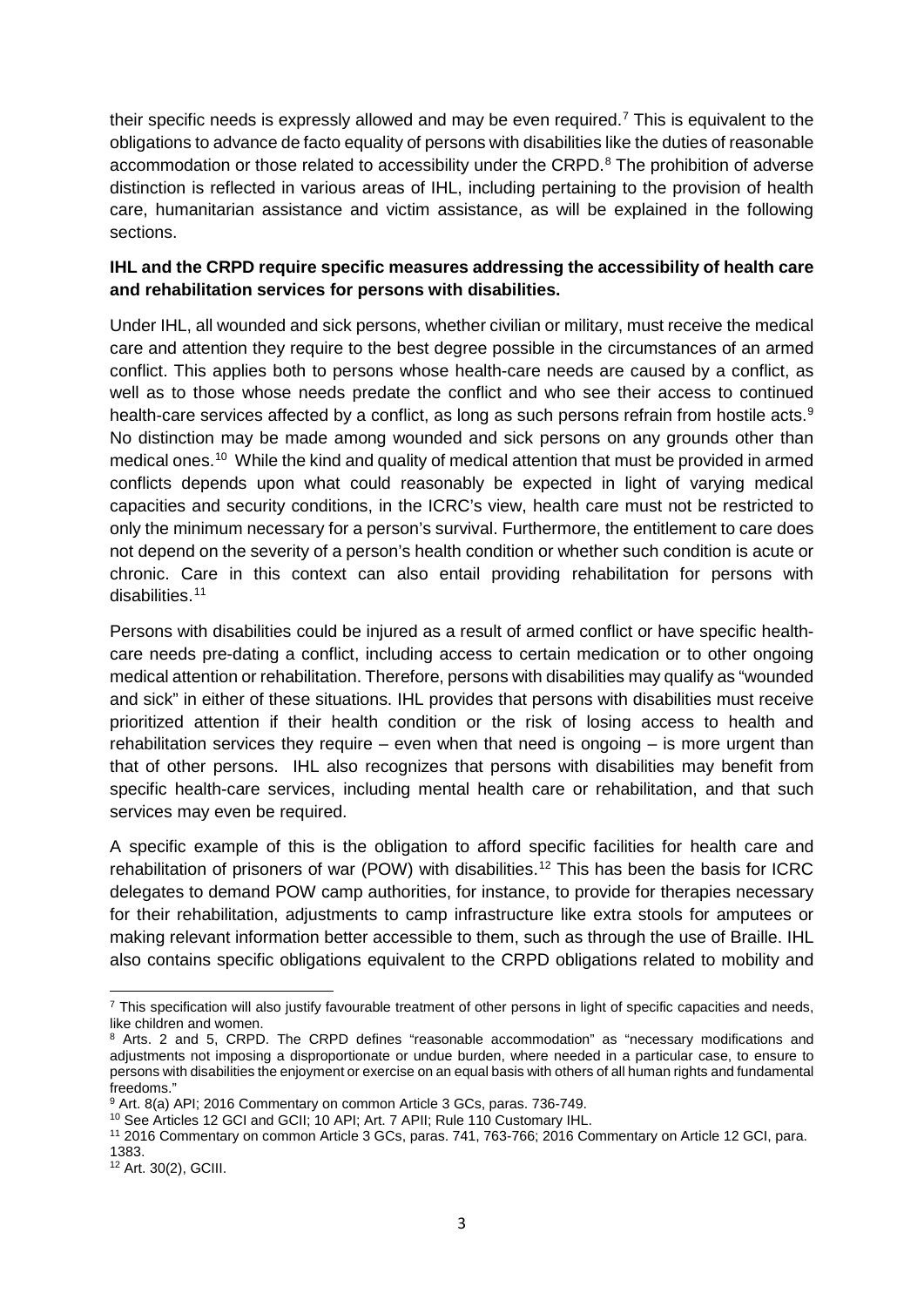availability of assistive technologies for prisoners of war and civilian internees who must benefit from "any apparatus necessary for their maintenance in good health" free of charge.[13](#page-3-0) These rules may accordingly be considered as IHL equivalents to CRPD obligations on positive discrimination and accessibility.

#### **IHL and the CRPD require specific measures for persons with disabilities in humanitarian relief and assistance.**

The requirement that parties to armed conflict must meet essential humanitarian needs of affected populations under their territorial control without adverse distinction also accommodates specific humanitarian relief services for persons with disabilities as parts of affected populations or priority of persons with disabilities in humanitarian relief efforts.[14](#page-3-1) In order to accord priority to persons with disabilities in humanitarian relief efforts, specific measures are needed to ensure that persons with disabilities can access and benefit from relief efforts. This may include, for example, ensuring physical accessibility of water and sanitation facilities, providing support to transport food and non-food relief items, or designing and adapting shelter to be accessible to persons with physical impairments. IHL also recognizes the necessity to proactively identify persons with disabilities in the distribution of humanitarian relief where impartial humanitarian organizations assist parties to armed conflicts in meeting their obligations.<sup>[15](#page-3-2)</sup> This responds to one of the key expectations on humanitarian organizations to collect disability disaggregated data in needs assessments as formulated, for instance in the *Charter on Inclusion of Persons with Disabilities in Humanitarian Action*, [16](#page-3-3) and complements obligations of States parties to the CRPD related to data collection.<sup>[17](#page-3-4)</sup> Recognizing that impartial humanitarian organizations may also offer humanitarian assistance beyond urgent relief, the 31<sup>st</sup> International Conference of the Red Cross and the Red Crescent also emphasized that humanitarian assistance be accessible to persons with disabilities in areas like education, transportation, communication or socio-economic inclusion.[18](#page-3-5)

#### **IHL and the CRPD require specific measures of assistance to persons having acquired impairments as a consequence of the use of certain weapons in armed conflict.**

Some treaties enshrine obligations to assist persons with disabilities whose impairment was caused by weapons used in the armed conflict. These treaties recognize the variety of short and long-term specific needs of these persons and set down obligations in relation to medical care, rehabilitation, psychological support and their socio-economic inclusion.[19](#page-3-6) While these treaties deal with specific subgroups of persons with disabilities, they do not aim to create specific privileges only for this group. This is especially visible in the Convention on Cluster Munitions (CCM), which enshrines a robust guarantee of non-discrimination in relation to persons having acquired impairments through other causes and integrates these specific

<sup>13</sup> Arts. 30(5) GCIII; 91(5) GCIV; Arts. 20, 26, CRPD. l

<span id="page-3-1"></span><span id="page-3-0"></span><sup>14</sup> See, in particular, Article 70, API.

<sup>15</sup> Commentary on Art. 70 API, paras. 2816-2817.

<span id="page-3-3"></span><span id="page-3-2"></span><sup>&</sup>lt;sup>16</sup> The Charter on Inclusion of Persons with Disabilities in Humanitarian Action, which has been signed by a number of States, UN agencies, NGOs, organizations of persons with disabilities, the IFRC and the ICRC at the 2016 World Humanitarian Summit is available a[t http://humanitariandisabilitycharter.org/](http://humanitariandisabilitycharter.org/)

<span id="page-3-4"></span><sup>17</sup> Article 31 CRPD.

<span id="page-3-5"></span><sup>&</sup>lt;sup>18</sup> Resolution 2, Annex, 4-year Action Plan for the implementation of international humanitarian law, 31st International Conference of the Red Cross and the Red Crescent, Objective 2.3, para. 4.

<span id="page-3-6"></span><sup>19</sup> See, for instance, Art. 6(3), Anti-Personnel Mine Ban Convention; Article 8(2), Protocol V to the Convention on Conventional Weapons (CCW); Art. 5, Convention on Cluster Munitions.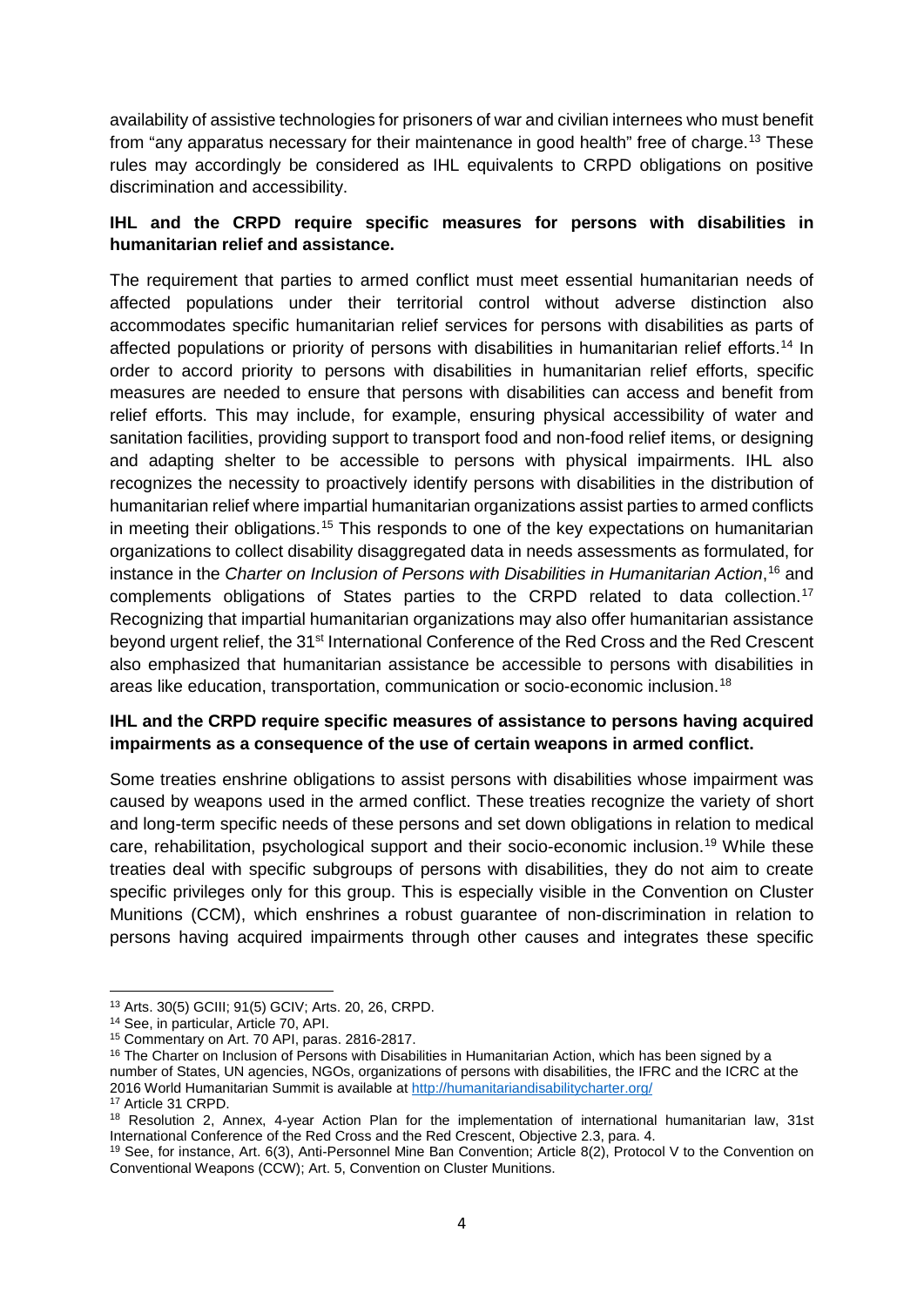assistance efforts within more global national disability frameworks.<sup>[20](#page-4-0)</sup> The CCM, which is explicitly based on IHL and the CRPD, also details how the obligations it creates are to be implemented through measures closely aligned with the CRPD, including disability-aggregated data collection, the adoption and implementation of national laws and policies, the development of national plans and budgets, and the requirement to ensure effective participation of cluster munition victims and their representative organizations.<sup>[21](#page-4-1)</sup>

# **How does IHL specifically contribute to the protection of persons with disabilities in armed conflict?**

### **The rules on the conduct of hostilities may contribute to preventing or minimizing harm to persons with disabilities.**

The general IHL rules on the conduct of hostilities, notably the prohibitions of direct attacks,  $22$ indiscriminate attacks,<sup>23</sup> and disproportionate attacks,<sup>[24](#page-4-4)</sup> may prevent or minimize harm to persons with disabilities when they are civilians or other protected persons. The obligations of parties to armed conflict to take feasible precautions in attack and against the effects of military operations are particularly important in this context. For instance, with regard to precautions in attack, effective advance warning must be given for attacks which may affect the civilian population, unless circumstances do not permit.<sup>[25](#page-4-5)</sup> The implementation of the obligation to issue effective advance warnings would generally require that the intended recipient is likely to receive the warning and would understand it in sufficient time to be able to act on it (for instance to vacate, or be evacuated from a certain area). $26$  This is an entry point for presenting such potentially life-saving information in a manner as to be accessible to persons with disabilities, which would also be required under the CRPD.<sup>[27](#page-4-7)</sup> With regard to precautions to protect against the effects of attack, this includes the obligation, to the maximum extent feasible, to remove the civilian population under a party to a conflict's control from the vicinity of military objectives.[28](#page-4-8)

#### **IHL contains specific protections for persons with disabilities relating to evacuations for their own safety from certain areas.**

In evacuations from areas of risk of attack, certain civilians, like persons with disabilities, should be prioritized. This is recognized in the Fourth Geneva Convention, according to which opposing parties to armed conflict must endeavour to conclude local agreements to remove particular civilians, including persons with disabilities, from besieged or encircled areas.<sup>[29](#page-4-9)</sup> Thus, under IHL, persons with disabilities were recognized already in 1949 as requiring specific protection due to the increased risk to which they are exposed as a result of the breakdown in access to - and accessibility of - support structures.<sup>[30](#page-4-10)</sup> The possibility to evacuate persons with disabilities, who often face particular barriers to flee to safety, must, however, not be abused

l

 $20$  See, in particular, Art.  $5(2)(e)$ , CCM.

<span id="page-4-1"></span><span id="page-4-0"></span><sup>&</sup>lt;sup>21</sup> This closely tracks several CRPD provisions, including its Arts. 4(3) and 31-33.

<span id="page-4-2"></span><sup>22</sup> Art. 51(2), API; Rule 1, Customary IHL Study.

<span id="page-4-3"></span><sup>23</sup> Art. 51(4) API; Rules 11-13, Customary IHL Study.

<span id="page-4-4"></span><sup>24</sup> Art. 51(5)(b), API; Rule 14, Customary IHL Study.

<span id="page-4-5"></span> $25$  Art.  $57(2)(c)$ , API; Rule 20, Customary IHL Study.

<sup>&</sup>lt;sup>26</sup> Tallinn Manual on the International Law Applicable to Cyber Warfare, 2013, commentary on Rule 58, p. 173.

<span id="page-4-7"></span><span id="page-4-6"></span><sup>27</sup> See Art. 9, CRPD.

<span id="page-4-8"></span><sup>28</sup> Art. 58 (a), API; Rule 24, Customary IHL Study.

<sup>29</sup> Art. 17, GCIV.

<span id="page-4-10"></span><span id="page-4-9"></span><sup>30</sup> See also Art. 16 GCIV; Art. 30 GCIII; and Rule 138, Customary IHL Study.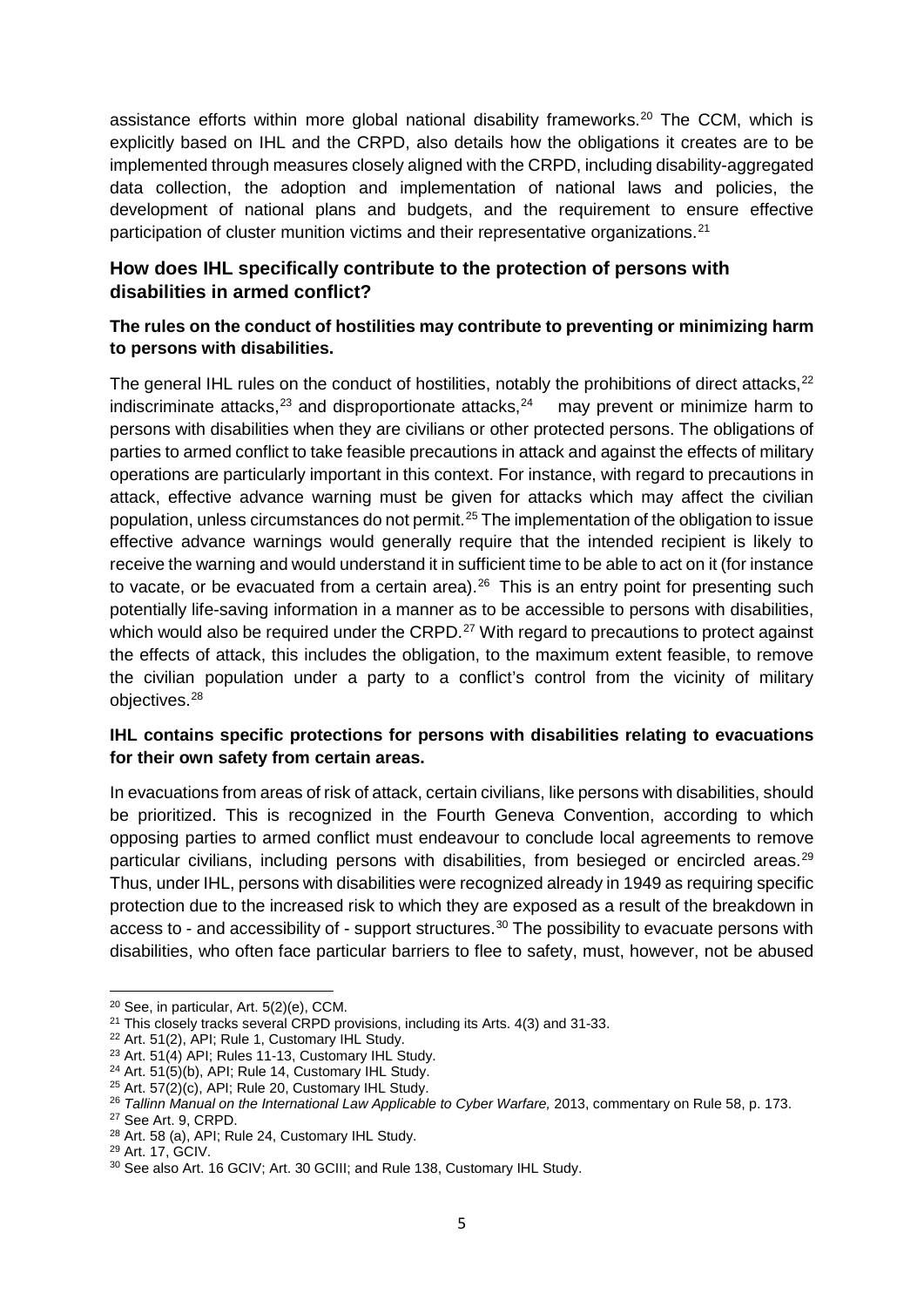so as to violate other IHL prohibitions on forcibly deporting, transferring or displacing them for any other reasons but their own security or imperative military reasons. $31$  When such evacuations are lawful under IHL, all possible measures must be taken in order that the civilians concerned are received under satisfactory conditions of shelter, hygiene, health, safety and nutrition and that members of the same family are not separated.<sup>[32](#page-5-1)</sup> In this regard, the specific needs of persons with disabilities must be taken into account when evaluating what is satisfactory from their perspective.<sup>[33](#page-5-2)</sup> The reference to avoiding separation of families upon evacuation is also crucial for persons with disabilities in many situations of armed conflict, as family members on whose support persons with disabilities may depend have often not seen any other choice than leaving them behind when moving to safer places.

## **Conclusion**

While IHL and the CRPD come from different starting points, they share significant commonalities in accommodating the specific capacities, experiences and perspectives of persons with disabilities in armed conflict. This can be seen particularly in the assessment of prohibited inhuman acts as well as the demand that specific positive measures for persons with disabilities be taken to ensure that they effectively access services on an equal basis with others. Such measures may include the adaptation of infrastructure and information on available vital services relating to water, food, sanitation, shelter, health care and rehabilitation, the facilitation of support to transport food and non-food relief items, the continued provision of specific services required by persons with disabilities or assistance to victims of the use of certain weapons in armed conflicts. Additional protection of persons with disabilities under IHL stems from the fact that IHL imposes obligations on organized non-state armed groups in addition to State armed forces, whereas the CRPD binds only States party to it. IHL may further prevent or minimize harm to persons with disabilities resulting from specific risks for them in armed conflict. Appreciating the complementary and mutually reinforcing nature of IHL and the CRPD may facilitate current efforts aiming to operationalize better inclusion and participation of persons with disabilities in humanitarian activities in armed conflict. The ICRC is committed to this aim in its own humanitarian activities and it stands ready to constructively engage with other stakeholders in this regard.

<sup>31</sup> Art. 49 GCIV; Art. 17 APII; Rule 129, Customary IHL Study.  $\overline{a}$ 

<span id="page-5-1"></span><span id="page-5-0"></span><sup>32</sup> Art. 49(3) GCIV; Art. 17(1) APII; Rule 131, Customary IHL Study.

<span id="page-5-2"></span><sup>33</sup> See, for instance, Art. 9(2), AU Convention on Internally Displaced Persons; Principles 4(2) and 19(2), UN Guiding Principles on Internal Displacement; Commentary on Rule 131, Customary IHL Study, pp. 466-467.